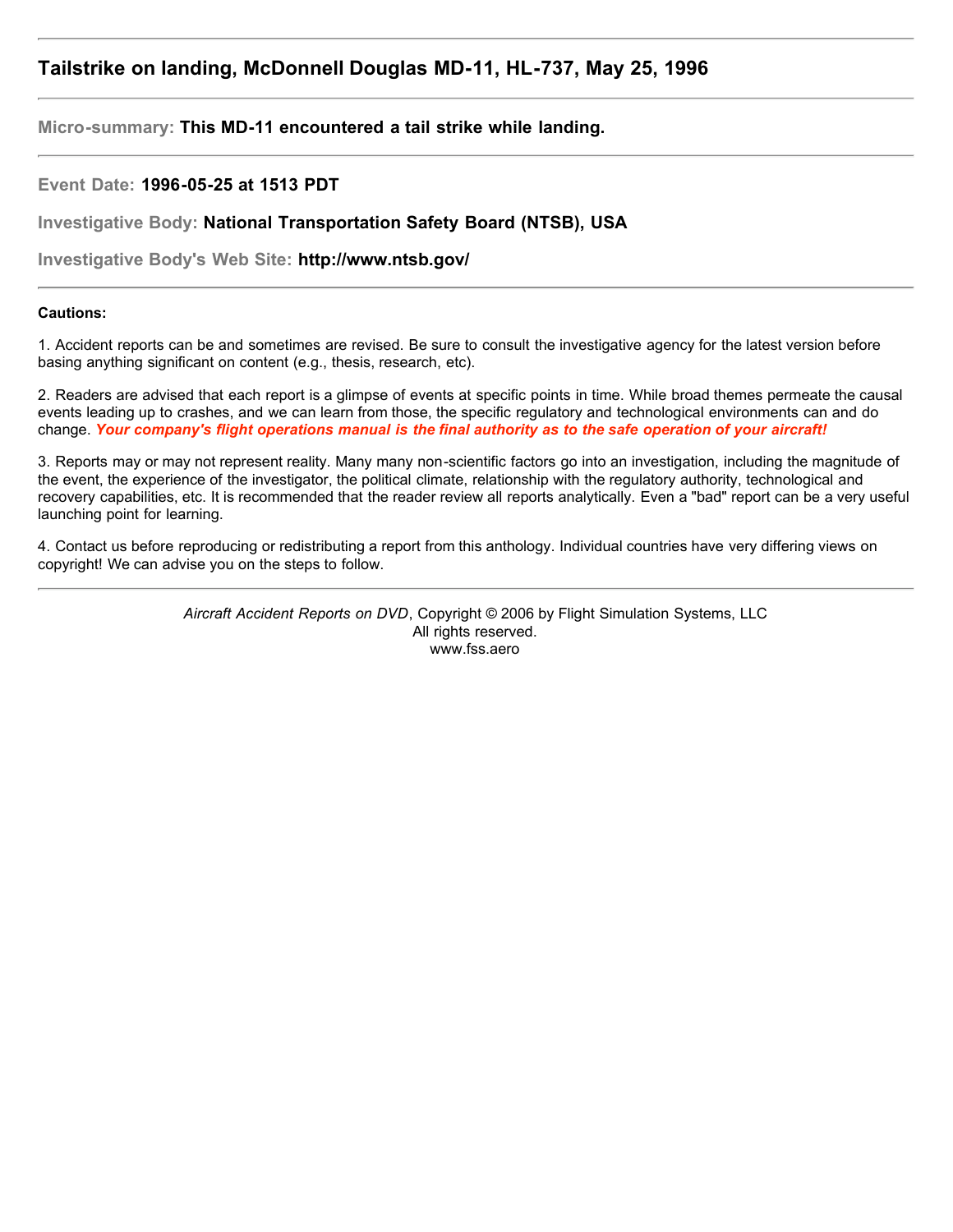| <b>RANS</b><br>National Transportation Safety Board                                                                                                                                                                                                                                                                                                                                                                                                                                                                                                                                                                                                                                                                                                                                                                                                                                                                                                                                                                                                                                                                                                                                                                                                                                                                                                                                                                                                                                                                                                                                                                                                                                                                                                                                                          |                                                                                                                                                  |                                                            | NTSB ID: LAX96FA206         |                                  |           | Aircraft Registration Number: HL737 |  |  |  |  |
|--------------------------------------------------------------------------------------------------------------------------------------------------------------------------------------------------------------------------------------------------------------------------------------------------------------------------------------------------------------------------------------------------------------------------------------------------------------------------------------------------------------------------------------------------------------------------------------------------------------------------------------------------------------------------------------------------------------------------------------------------------------------------------------------------------------------------------------------------------------------------------------------------------------------------------------------------------------------------------------------------------------------------------------------------------------------------------------------------------------------------------------------------------------------------------------------------------------------------------------------------------------------------------------------------------------------------------------------------------------------------------------------------------------------------------------------------------------------------------------------------------------------------------------------------------------------------------------------------------------------------------------------------------------------------------------------------------------------------------------------------------------------------------------------------------------|--------------------------------------------------------------------------------------------------------------------------------------------------|------------------------------------------------------------|-----------------------------|----------------------------------|-----------|-------------------------------------|--|--|--|--|
| <b>FACTUAL REPORT</b>                                                                                                                                                                                                                                                                                                                                                                                                                                                                                                                                                                                                                                                                                                                                                                                                                                                                                                                                                                                                                                                                                                                                                                                                                                                                                                                                                                                                                                                                                                                                                                                                                                                                                                                                                                                        |                                                                                                                                                  |                                                            | Occurrence Date: 05/25/1996 |                                  |           | Most Critical Injury: None          |  |  |  |  |
| ÁVIATION<br>TYBOA                                                                                                                                                                                                                                                                                                                                                                                                                                                                                                                                                                                                                                                                                                                                                                                                                                                                                                                                                                                                                                                                                                                                                                                                                                                                                                                                                                                                                                                                                                                                                                                                                                                                                                                                                                                            |                                                                                                                                                  |                                                            | Occurrence Type: Accident   |                                  |           | Investigated By: NTSB               |  |  |  |  |
| Location/Time                                                                                                                                                                                                                                                                                                                                                                                                                                                                                                                                                                                                                                                                                                                                                                                                                                                                                                                                                                                                                                                                                                                                                                                                                                                                                                                                                                                                                                                                                                                                                                                                                                                                                                                                                                                                |                                                                                                                                                  |                                                            |                             |                                  |           |                                     |  |  |  |  |
| <b>Nearest City/Place</b>                                                                                                                                                                                                                                                                                                                                                                                                                                                                                                                                                                                                                                                                                                                                                                                                                                                                                                                                                                                                                                                                                                                                                                                                                                                                                                                                                                                                                                                                                                                                                                                                                                                                                                                                                                                    | State                                                                                                                                            |                                                            | Zip Code                    | <b>Local Time</b>                | Time Zone |                                     |  |  |  |  |
| <b>LOS ANGELES</b>                                                                                                                                                                                                                                                                                                                                                                                                                                                                                                                                                                                                                                                                                                                                                                                                                                                                                                                                                                                                                                                                                                                                                                                                                                                                                                                                                                                                                                                                                                                                                                                                                                                                                                                                                                                           | CA                                                                                                                                               |                                                            | 90009                       |                                  |           |                                     |  |  |  |  |
| Airport Proximity: On Airport                                                                                                                                                                                                                                                                                                                                                                                                                                                                                                                                                                                                                                                                                                                                                                                                                                                                                                                                                                                                                                                                                                                                                                                                                                                                                                                                                                                                                                                                                                                                                                                                                                                                                                                                                                                |                                                                                                                                                  | Distance From Landing Facility:<br>Direction From Airport: |                             |                                  |           |                                     |  |  |  |  |
| <b>Aircraft Information Summary</b>                                                                                                                                                                                                                                                                                                                                                                                                                                                                                                                                                                                                                                                                                                                                                                                                                                                                                                                                                                                                                                                                                                                                                                                                                                                                                                                                                                                                                                                                                                                                                                                                                                                                                                                                                                          |                                                                                                                                                  |                                                            |                             |                                  |           |                                     |  |  |  |  |
| Aircraft Manufacturer                                                                                                                                                                                                                                                                                                                                                                                                                                                                                                                                                                                                                                                                                                                                                                                                                                                                                                                                                                                                                                                                                                                                                                                                                                                                                                                                                                                                                                                                                                                                                                                                                                                                                                                                                                                        | Model/Series<br>Type of Aircraft                                                                                                                 |                                                            |                             |                                  |           |                                     |  |  |  |  |
| <b>McDonnell Douglas</b>                                                                                                                                                                                                                                                                                                                                                                                                                                                                                                                                                                                                                                                                                                                                                                                                                                                                                                                                                                                                                                                                                                                                                                                                                                                                                                                                                                                                                                                                                                                                                                                                                                                                                                                                                                                     |                                                                                                                                                  |                                                            | Airplane                    |                                  |           |                                     |  |  |  |  |
| Sightseeing Flight: No                                                                                                                                                                                                                                                                                                                                                                                                                                                                                                                                                                                                                                                                                                                                                                                                                                                                                                                                                                                                                                                                                                                                                                                                                                                                                                                                                                                                                                                                                                                                                                                                                                                                                                                                                                                       |                                                                                                                                                  |                                                            |                             | Air Medical Transport Flight: No |           |                                     |  |  |  |  |
| Narrative                                                                                                                                                                                                                                                                                                                                                                                                                                                                                                                                                                                                                                                                                                                                                                                                                                                                                                                                                                                                                                                                                                                                                                                                                                                                                                                                                                                                                                                                                                                                                                                                                                                                                                                                                                                                    |                                                                                                                                                  |                                                            |                             |                                  |           |                                     |  |  |  |  |
| Brief narrative statement of facts, conditions and circumstances pertinent to the accident/incident:<br>HISTORY OF FLIGHT                                                                                                                                                                                                                                                                                                                                                                                                                                                                                                                                                                                                                                                                                                                                                                                                                                                                                                                                                                                                                                                                                                                                                                                                                                                                                                                                                                                                                                                                                                                                                                                                                                                                                    |                                                                                                                                                  |                                                            |                             |                                  |           |                                     |  |  |  |  |
| Douglas MD-11 freighter, Korean registry HL7373, sustained major structural damage during a tail<br>strike while landing at Los Angeles International Airport, Los Angeles, California. The crew of<br>The aircraft was being operated by Korean Airlines as a scheduled cargo<br>two were uninjured.<br>operation under 14 CFR Part 129 when the accident occurred. The flight originated at Anchorage,<br>Alaska, at 0945 hours Alaska daylight time.<br>During the approach into Los Angeles the air traffic controller advised the pilot to plan for a<br>runway 25R approach.<br>After passing the Santa Monica VOR eastbound (downwind), the controller<br>advised a change to runway 25L.<br>The pilot was given radar vectors for runway 25L, the final<br>approach course. The Santa Monica VOR is located about 5 nautical miles north of runway 25L.<br>The crew of a commuter aircraft was holding for departure and witnessed the landing and tail strike.<br>The Digital Flight Data Recorder (DFDR) data indicated the autopilot was disconnected with the<br>aircraft on a magnetic heading of 250 degrees and a wing flap configuration of 35 degrees.<br>Ten<br>seconds before the first touchdown, at FDR Subframe Reference Number (SRN) 1771, the aircraft was<br>in a wings level attitude, the spoilers were not armed, and engine N1 settings were approximately<br>(The FDR SRN is a measure of relative time on the DFDR; one subframe is equivalent to<br>32 percent.<br>At SRN 1778, the elevators trailing edge surface start deflecting up to about 12<br>1 second).<br>The pitch attitude also begins to increase at that time. At SRN 1781, a 2.13 (g) spike<br>degrees.<br>in the vertical acceleration occurs. The aircraft reaches a maximum pitch attitude of 12 degrees |                                                                                                                                                  |                                                            |                             |                                  |           |                                     |  |  |  |  |
| and at SRN 1787, the nose gear compresses.<br>PILOT INFORMATION                                                                                                                                                                                                                                                                                                                                                                                                                                                                                                                                                                                                                                                                                                                                                                                                                                                                                                                                                                                                                                                                                                                                                                                                                                                                                                                                                                                                                                                                                                                                                                                                                                                                                                                                              |                                                                                                                                                  |                                                            |                             |                                  |           |                                     |  |  |  |  |
| According to the operator's report, the captain accumulated 10,785 total flight hours with 3,072 in<br>the make and model of the accident aircraft.                                                                                                                                                                                                                                                                                                                                                                                                                                                                                                                                                                                                                                                                                                                                                                                                                                                                                                                                                                                                                                                                                                                                                                                                                                                                                                                                                                                                                                                                                                                                                                                                                                                          |                                                                                                                                                  |                                                            |                             |                                  |           |                                     |  |  |  |  |
| The first officer was flying the approach. According to the report, he accumulated 5,398 total<br>flight hours with 2,800 hours listed in the make and model of the accident aircraft.                                                                                                                                                                                                                                                                                                                                                                                                                                                                                                                                                                                                                                                                                                                                                                                                                                                                                                                                                                                                                                                                                                                                                                                                                                                                                                                                                                                                                                                                                                                                                                                                                       |                                                                                                                                                  |                                                            |                             |                                  |           |                                     |  |  |  |  |
| AIRCRAFT INFORMATION                                                                                                                                                                                                                                                                                                                                                                                                                                                                                                                                                                                                                                                                                                                                                                                                                                                                                                                                                                                                                                                                                                                                                                                                                                                                                                                                                                                                                                                                                                                                                                                                                                                                                                                                                                                         |                                                                                                                                                  |                                                            |                             |                                  |           |                                     |  |  |  |  |
|                                                                                                                                                                                                                                                                                                                                                                                                                                                                                                                                                                                                                                                                                                                                                                                                                                                                                                                                                                                                                                                                                                                                                                                                                                                                                                                                                                                                                                                                                                                                                                                                                                                                                                                                                                                                              | The McDonnell Douglas MD-11F was manufactured February 16, 1992. According to the operator, the<br>aircraft had accumulated 15,896 flight hours. |                                                            |                             |                                  |           |                                     |  |  |  |  |
| Preliminary review of the flight release and load manifest revealed that the landing weight was                                                                                                                                                                                                                                                                                                                                                                                                                                                                                                                                                                                                                                                                                                                                                                                                                                                                                                                                                                                                                                                                                                                                                                                                                                                                                                                                                                                                                                                                                                                                                                                                                                                                                                              |                                                                                                                                                  |                                                            |                             |                                  |           |                                     |  |  |  |  |
| FACTUAL REPORT - AVIATION<br>Page 1                                                                                                                                                                                                                                                                                                                                                                                                                                                                                                                                                                                                                                                                                                                                                                                                                                                                                                                                                                                                                                                                                                                                                                                                                                                                                                                                                                                                                                                                                                                                                                                                                                                                                                                                                                          |                                                                                                                                                  |                                                            |                             |                                  |           |                                     |  |  |  |  |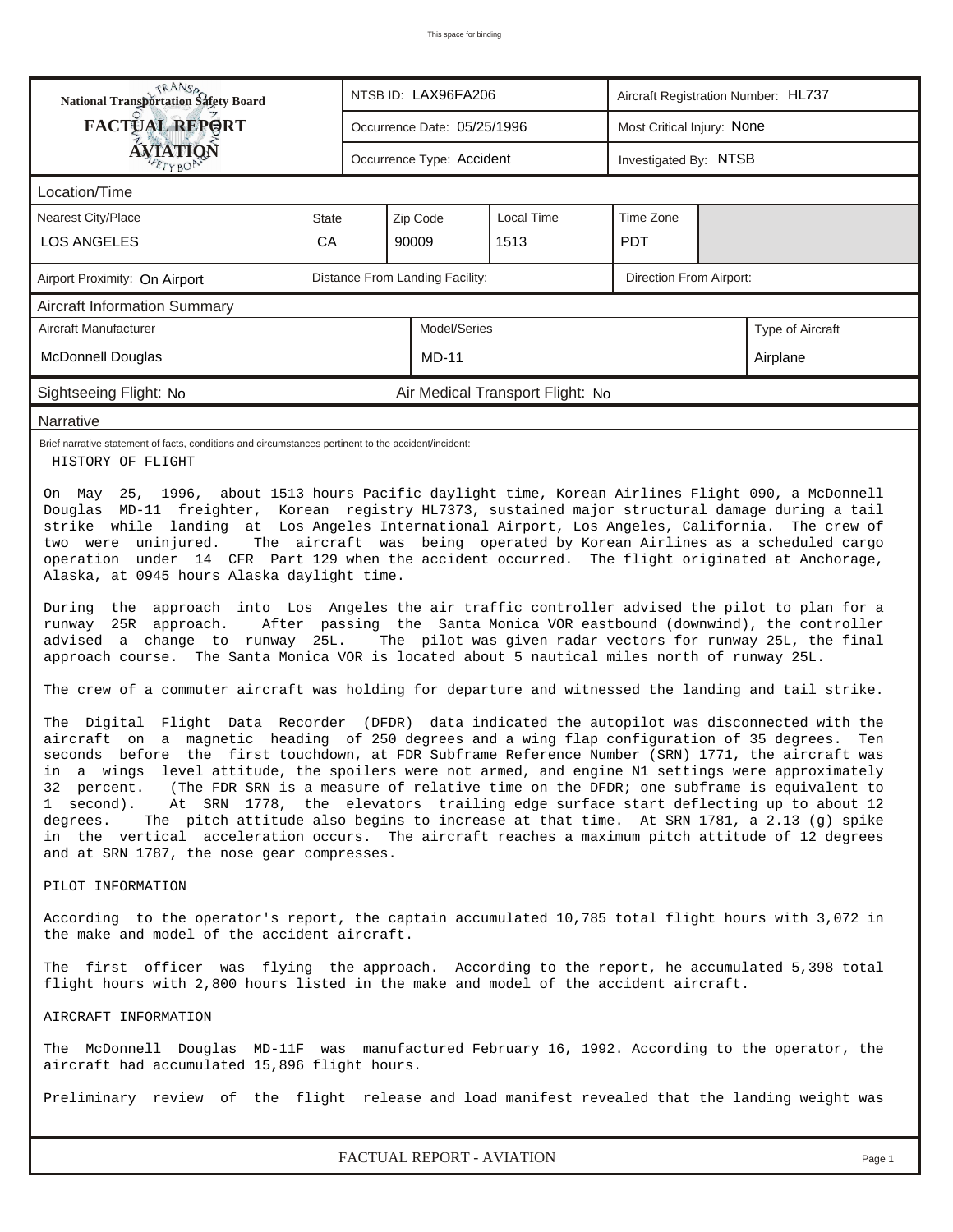

about 419,700 pounds with a CG about 24.0 percent of the MAC.

Both the flight data recorder and the cockpit voice recorder were removed and sent to the Safety Boards Engineering and Computer Services Division for data retrieval. Copies of the these reports are attached to this report.

#### METEOROLOGICAL INFORMATION

At 1452, the Los Angeles Airport Terminal Information Service (ATIS) was reporting: 4,300 feet scattered; 15 miles visibility; temperature 66 degrees Fahrenheit; dew point 54 degrees Fahrenheit; wind 250 degrees at 15 knots; and the altimeter was 29.92 inHg. There were no windshear conditions reported, nor forecasted.

On final approach to runway 25L, the air traffic controller advised the pilots that the winds were 220 degrees at 11 knots.

### DAMAGE INFORMATION

An examination revealed that substantial damage occurred between airframe stations 1801 and 2033. There was damage to the auxiliary power access door aft of station 2033. The major damage extended from the exterior skin inward to the stringers, bellframes, and the lower portion of the aft pressure bulkhead.

## RESEARCH INFORMATION

According to McDonnell Douglas representatives, this accident was the 13th tail strike incident/accident involving the MD-11 aircraft resulting in minor or substantial damage. There were five tail strikes during takeoffs and eight during landings. All takeoff tail strikes resulted in minor damage.

The factors affecting tail strikes during landing were: flap setting; center of gravity; gross weight; air speed; improper strut servicing (single chamber vs. Dual chamber); sink rate; pitch rate; attitude and ground spoilers.

According to the DFDR approach information, the descent rate was between 1,470 feet per minute (fpm) and 300 fpm. The horizontal stabilizer moved over 3 degrees aircraft nose up between 700 feet above ground level (agl) to 200 feet agl with a corresponding increase in pitch. At 200 feet agl, an additional 3 degrees aircraft nose up were commanded which raised the pitch attitude to 8 degrees aircraft nose up. According to the data, the auto throttles were held back and the speed dropped below landing approach speed (Vref). At 50 feet agl the speed was 10 knots below Vref and raised the pitch to 12 degrees aircraft nose up. The touchdown occurred at 12 degrees pitch, 16 knots low at a sink rate of 9 feet per second. The tail touched the runway coincident with the main gear. According to the DFDR, the spoilers were not armed and the aircraft responded to all pilot inputs.

According to the cockpit voice recorder information, no formal checklist was used during the approach.

#### ADDITIONAL INFORMATION

The FDR was previously released, and the CVR was released to a Korean Airlines representative on 10/25/96.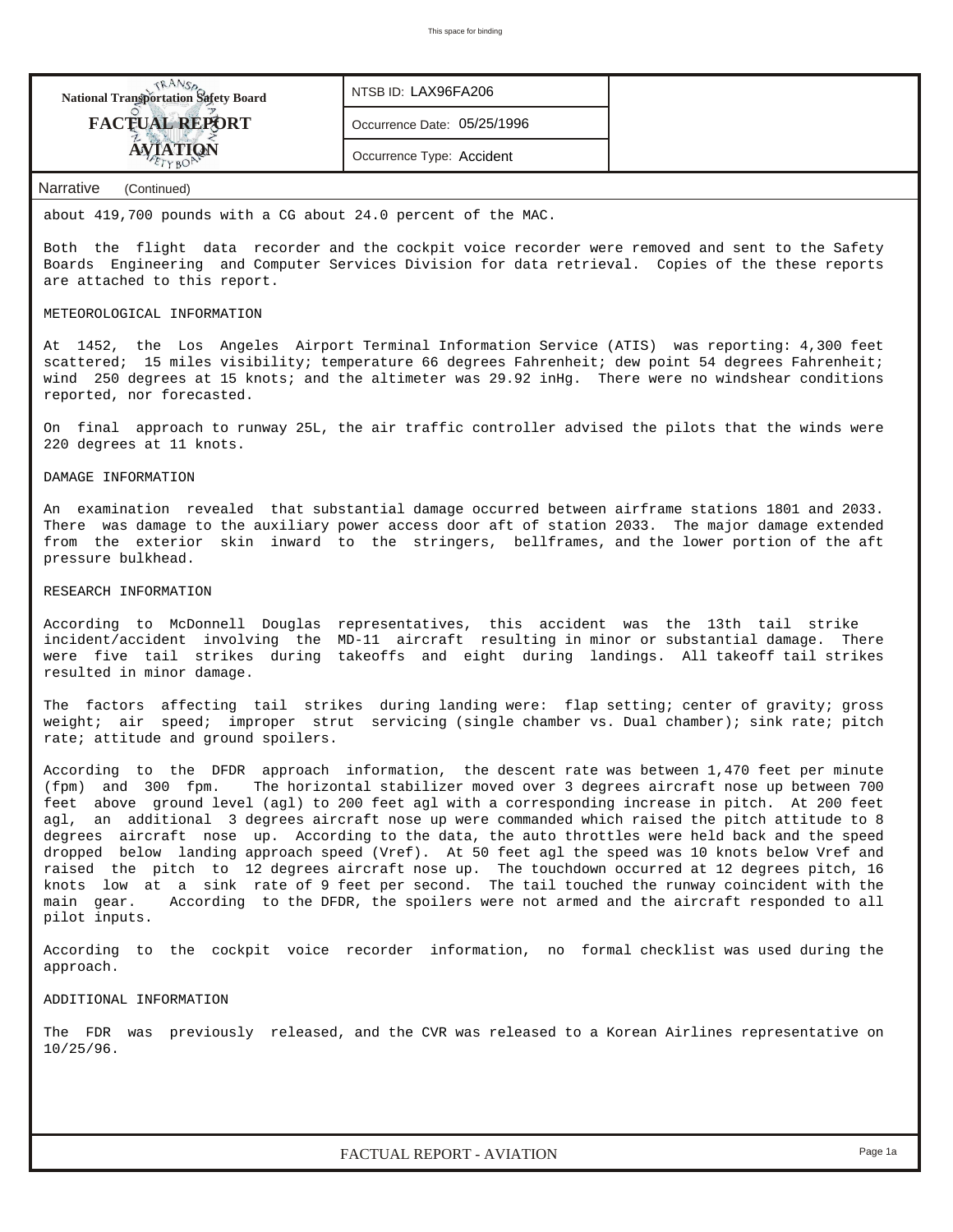| <b>National Transportation Safety Board</b>                         |                       | NTSB ID: LAX96FA206                                                     |                              |                           |             |                       |                                                               |          |       |                           |             |  |  |
|---------------------------------------------------------------------|-----------------------|-------------------------------------------------------------------------|------------------------------|---------------------------|-------------|-----------------------|---------------------------------------------------------------|----------|-------|---------------------------|-------------|--|--|
| FACTUAL REPORT                                                      |                       | Occurrence Date: 05/25/1996                                             |                              |                           |             |                       |                                                               |          |       |                           |             |  |  |
| <b>AVIATION</b>                                                     |                       |                                                                         |                              | Occurrence Type: Accident |             |                       |                                                               |          |       |                           |             |  |  |
| Landing Facility/Approach Information                               |                       |                                                                         |                              |                           |             |                       |                                                               |          |       |                           |             |  |  |
| <b>Airport Name</b>                                                 |                       | Airport ID:<br>Runway Used<br>Runway Length<br><b>Airport Elevation</b> |                              |                           |             |                       |                                                               |          |       | Runway Width              |             |  |  |
| <b>LOS ANGELES INTERNATIONAL</b>                                    | <b>LAX</b>            |                                                                         |                              |                           | 126 Ft. MSL | 25L                   |                                                               | 11098    | 200   |                           |             |  |  |
| Runway Surface Type: Concrete                                       |                       |                                                                         |                              |                           |             |                       |                                                               |          |       |                           |             |  |  |
| Runway Surface Condition: Dry                                       |                       |                                                                         |                              |                           |             |                       |                                                               |          |       |                           |             |  |  |
| Type Instrument Approach: ILS-complete                              |                       |                                                                         |                              |                           |             |                       |                                                               |          |       |                           |             |  |  |
| VFR Approach/Landing: Full Stop                                     |                       |                                                                         |                              |                           |             |                       |                                                               |          |       |                           |             |  |  |
| Aircraft Information                                                |                       |                                                                         |                              |                           |             |                       |                                                               |          |       |                           |             |  |  |
| Aircraft Manufacturer<br><b>McDonnell Douglas</b>                   |                       |                                                                         | Model/Series<br><b>MD-11</b> |                           |             |                       |                                                               |          | 48409 | Serial Number             |             |  |  |
| Airworthiness Certificate(s): Normal                                |                       |                                                                         |                              |                           |             |                       |                                                               |          |       |                           |             |  |  |
| Landing Gear Type: Retractable - Tricycle                           |                       |                                                                         |                              |                           |             |                       |                                                               |          |       |                           |             |  |  |
| Homebuilt Aircraft? No                                              | Number of Seats: 4    |                                                                         |                              |                           |             |                       | Certified Max Gross Wt.<br>Number of Engines: 3<br>618000 LBS |          |       |                           |             |  |  |
| Engine Type:<br>Turbo Fan                                           |                       | P&W                                                                     | Engine Manufacturer:         |                           |             | Model/Series:<br>4460 |                                                               |          |       | Rated Power:<br>60000 LBS |             |  |  |
| - Aircraft Inspection Information                                   |                       |                                                                         |                              |                           |             |                       |                                                               |          |       |                           |             |  |  |
| Type of Last Inspection                                             |                       |                                                                         |                              | Date of Last Inspection   |             |                       | Time Since Last Inspection                                    |          |       | Airframe Total Time       |             |  |  |
| <b>Continuous Airworthiness</b>                                     |                       |                                                                         | 03/1996<br>Hours             |                           |             |                       |                                                               |          |       |                           | 15896 Hours |  |  |
| - Emergency Locator Transmitter (ELT) Information                   |                       |                                                                         |                              |                           |             |                       |                                                               |          |       |                           |             |  |  |
| <b>ELT</b> Installed? Yes                                           | ELT Operated? No      |                                                                         |                              |                           |             |                       | ELT Aided in Locating Accident Site?                          |          |       |                           |             |  |  |
| Owner/Operator Information                                          |                       |                                                                         |                              |                           |             |                       |                                                               |          |       |                           |             |  |  |
| Registered Aircraft Owner                                           |                       |                                                                         | <b>Street Address</b>        |                           |             |                       |                                                               |          |       |                           |             |  |  |
| KOREAN AIRLINES CO, LTD.                                            |                       |                                                                         | City                         |                           |             |                       |                                                               |          |       | State                     | Zip Code    |  |  |
|                                                                     |                       | <b>SEOUL</b><br>OF<br><b>Street Address</b>                             |                              |                           |             |                       |                                                               |          |       |                           |             |  |  |
| Operator of Aircraft                                                |                       |                                                                         |                              |                           |             |                       | Same as Reg'd Aircraft Owner                                  |          |       |                           |             |  |  |
| Same as Reg'd Aircraft Owner                                        | City                  |                                                                         |                              |                           |             |                       | <b>State</b>                                                  | Zip Code |       |                           |             |  |  |
| Operator Does Business As:                                          |                       |                                                                         |                              |                           |             |                       | Operator Designator Code:                                     |          |       |                           |             |  |  |
| - Type of U.S. Certificate(s) Held: None                            |                       |                                                                         |                              |                           |             |                       |                                                               |          |       |                           |             |  |  |
| Air Carrier Operating Certificate(s):                               |                       |                                                                         |                              |                           |             |                       |                                                               |          |       |                           |             |  |  |
| Operating Certificate:                                              | Operator Certificate: |                                                                         |                              |                           |             |                       |                                                               |          |       |                           |             |  |  |
| Regulation Flight Conducted Under: Part 129: Foreign                |                       |                                                                         |                              |                           |             |                       |                                                               |          |       |                           |             |  |  |
| Type of Flight Operation Conducted: Scheduled; International; Cargo |                       |                                                                         |                              |                           |             |                       |                                                               |          |       |                           |             |  |  |
| FACTUAL REPORT - AVIATION<br>Page 2                                 |                       |                                                                         |                              |                           |             |                       |                                                               |          |       |                           |             |  |  |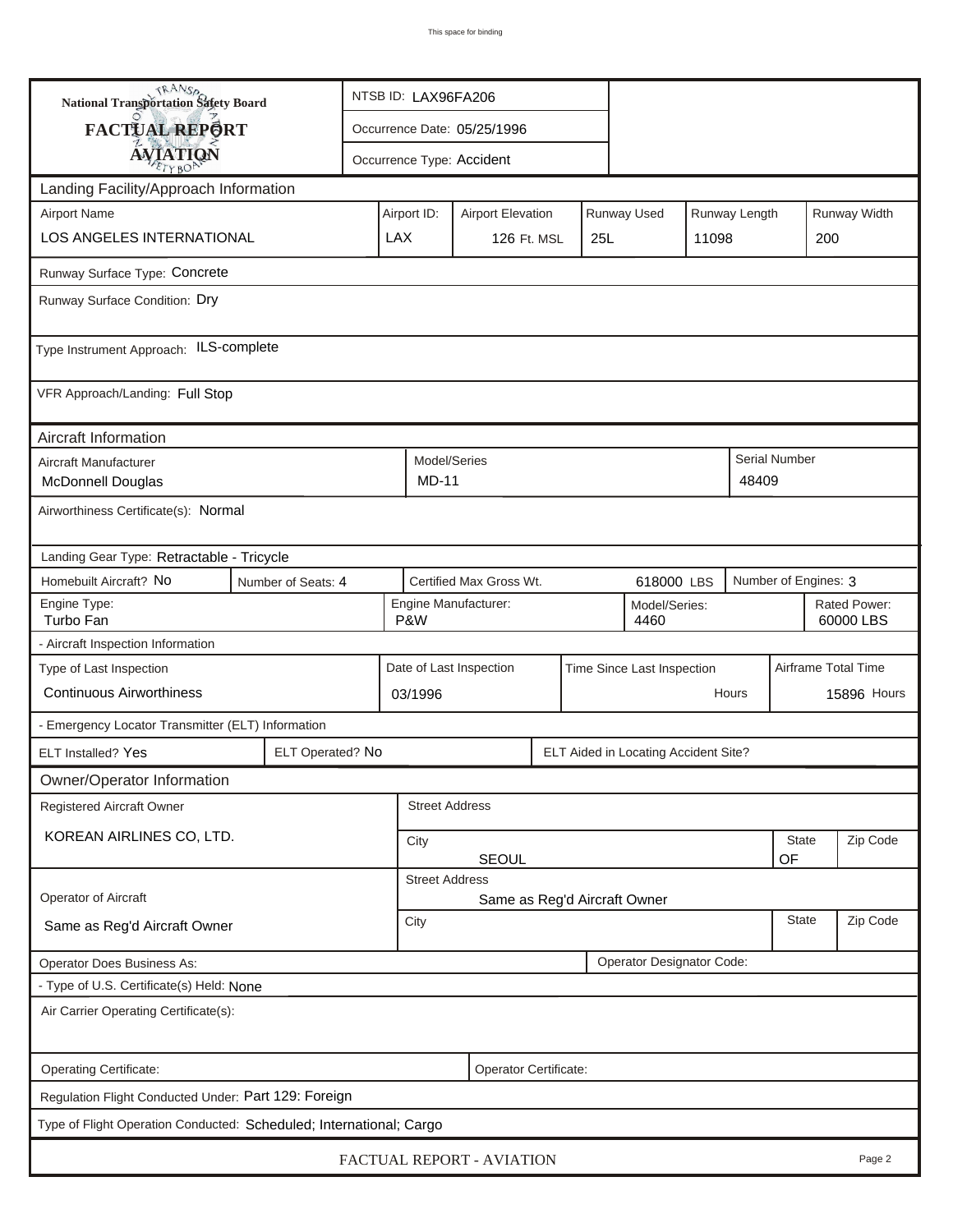|                                                                                                      | TRANSA                                                      | NTSB ID: LAX96FA206 |                        |                                                      |                             |         |              |        |                                        |                    |                |                                    |                     |
|------------------------------------------------------------------------------------------------------|-------------------------------------------------------------|---------------------|------------------------|------------------------------------------------------|-----------------------------|---------|--------------|--------|----------------------------------------|--------------------|----------------|------------------------------------|---------------------|
|                                                                                                      | National Transportation Safety Board<br>FACTUAL REPORT      |                     |                        |                                                      |                             |         |              |        |                                        |                    |                |                                    |                     |
|                                                                                                      |                                                             |                     |                        |                                                      | Occurrence Date: 05/25/1996 |         |              |        |                                        |                    |                |                                    |                     |
|                                                                                                      | <b>AVIATION</b>                                             |                     |                        | Occurrence Type: Accident                            |                             |         |              |        |                                        |                    |                |                                    |                     |
| <b>First Pilot Information</b>                                                                       |                                                             |                     |                        |                                                      |                             |         |              |        |                                        |                    |                |                                    |                     |
| <b>State</b><br>City<br>Name                                                                         |                                                             |                     |                        |                                                      |                             |         |              |        |                                        |                    | Date of Birth  | Age                                |                     |
| On File                                                                                              |                                                             |                     |                        |                                                      |                             | On File |              |        |                                        | On File            | On File        | 48                                 |                     |
| Principal Profession: Civilian Pilot<br>Certificate Number: On File<br>Seat Occupied: Left<br>Sex: M |                                                             |                     |                        |                                                      |                             |         |              |        |                                        |                    |                |                                    |                     |
| Airline Transport<br>Certificate(s):                                                                 |                                                             |                     |                        |                                                      |                             |         |              |        |                                        |                    |                |                                    |                     |
| Airplane Rating(s):<br>Multi-engine Land; Single-engine Land                                         |                                                             |                     |                        |                                                      |                             |         |              |        |                                        |                    |                |                                    |                     |
|                                                                                                      | Rotorcraft/Glider/LTA: None                                 |                     |                        |                                                      |                             |         |              |        |                                        |                    |                |                                    |                     |
|                                                                                                      | Instrument Rating(s): Airplane                              |                     |                        |                                                      |                             |         |              |        |                                        |                    |                |                                    |                     |
| Airplane Multi-engine<br>Instructor Rating(s):                                                       |                                                             |                     |                        |                                                      |                             |         |              |        |                                        |                    |                |                                    |                     |
|                                                                                                      | Type Rating/Endorsement for Accident/Incident Aircraft? Yes |                     |                        |                                                      |                             |         |              |        | <b>Current Biennial Flight Review?</b> |                    |                |                                    |                     |
|                                                                                                      | Medical Cert.: Class 1                                      |                     |                        | Medical Cert. Status: Valid Medical--no waivers/lim. |                             |         |              |        |                                        |                    |                | Date of Last Medical Exam: 02/1996 |                     |
|                                                                                                      |                                                             |                     |                        |                                                      |                             |         |              |        |                                        |                    |                |                                    |                     |
| - Flight Time Matrix                                                                                 |                                                             | All A/C             | This Make<br>and Model | Airplane<br>Single Engine                            | Airplane<br>Mult-Engine     | Night   |              | Actual | Instrument<br>Simulated                |                    | Rotorcraft     | Glider                             | Lighter<br>Than Air |
| <b>Total Time</b>                                                                                    |                                                             | 10785               | 3072                   | 1593                                                 | 9192                        |         | 3072         |        |                                        |                    |                |                                    |                     |
|                                                                                                      | Pilot In Command(PIC)                                       | 4871                | 2851                   | 1593                                                 | 3218                        |         |              |        |                                        |                    |                |                                    |                     |
| Instructor                                                                                           |                                                             | 1115                |                        | 910                                                  | 205                         |         |              |        |                                        |                    |                |                                    |                     |
| Last 90 Days                                                                                         |                                                             | 150                 | 150                    |                                                      | 150                         |         |              |        |                                        |                    |                |                                    |                     |
| Last 30 Days<br>Last 24 Hours                                                                        |                                                             | 49<br>4             | 49<br>4                |                                                      | 49<br>4                     |         |              |        |                                        |                    |                |                                    |                     |
|                                                                                                      | Seatbelt Used? Yes                                          |                     |                        | Shoulder Harness Used? Yes                           |                             |         |              |        | Toxicology Performed? No               |                    |                | Second Pilot? Yes                  |                     |
|                                                                                                      |                                                             |                     |                        |                                                      |                             |         |              |        |                                        |                    |                |                                    |                     |
|                                                                                                      |                                                             |                     |                        |                                                      |                             |         |              |        |                                        |                    |                |                                    |                     |
|                                                                                                      | Flight Plan/Itinerary<br>Type of Flight Plan Filed: IFR     |                     |                        |                                                      |                             |         |              |        |                                        |                    |                |                                    |                     |
| Departure Point                                                                                      |                                                             |                     |                        |                                                      |                             |         | <b>State</b> |        |                                        |                    |                |                                    | Time Zone           |
|                                                                                                      |                                                             |                     |                        |                                                      |                             |         |              |        | Airport Identifier                     |                    | Departure Time |                                    |                     |
| ANCHORAGE                                                                                            |                                                             |                     |                        |                                                      |                             |         | AK           |        | <b>ANC</b>                             |                    | 0945           |                                    | ADT                 |
| Destination                                                                                          |                                                             |                     |                        |                                                      |                             |         | <b>State</b> |        |                                        | Airport Identifier |                |                                    |                     |
|                                                                                                      | <b>LAX</b><br>Same as Accident/Incident Location            |                     |                        |                                                      |                             |         |              |        |                                        |                    |                |                                    |                     |
| Type of Clearance: IFR                                                                               |                                                             |                     |                        |                                                      |                             |         |              |        |                                        |                    |                |                                    |                     |
|                                                                                                      | Type of Airspace: Class B                                   |                     |                        |                                                      |                             |         |              |        |                                        |                    |                |                                    |                     |
|                                                                                                      | <b>Weather Information</b>                                  |                     |                        |                                                      |                             |         |              |        |                                        |                    |                |                                    |                     |
| Source of Briefing:<br><b>National Weather Service</b>                                               |                                                             |                     |                        |                                                      |                             |         |              |        |                                        |                    |                |                                    |                     |
| Method of Briefing:                                                                                  |                                                             |                     |                        |                                                      |                             |         |              |        |                                        |                    |                |                                    |                     |
| FACTUAL REPORT - AVIATION<br>Page 3                                                                  |                                                             |                     |                        |                                                      |                             |         |              |        |                                        |                    |                |                                    |                     |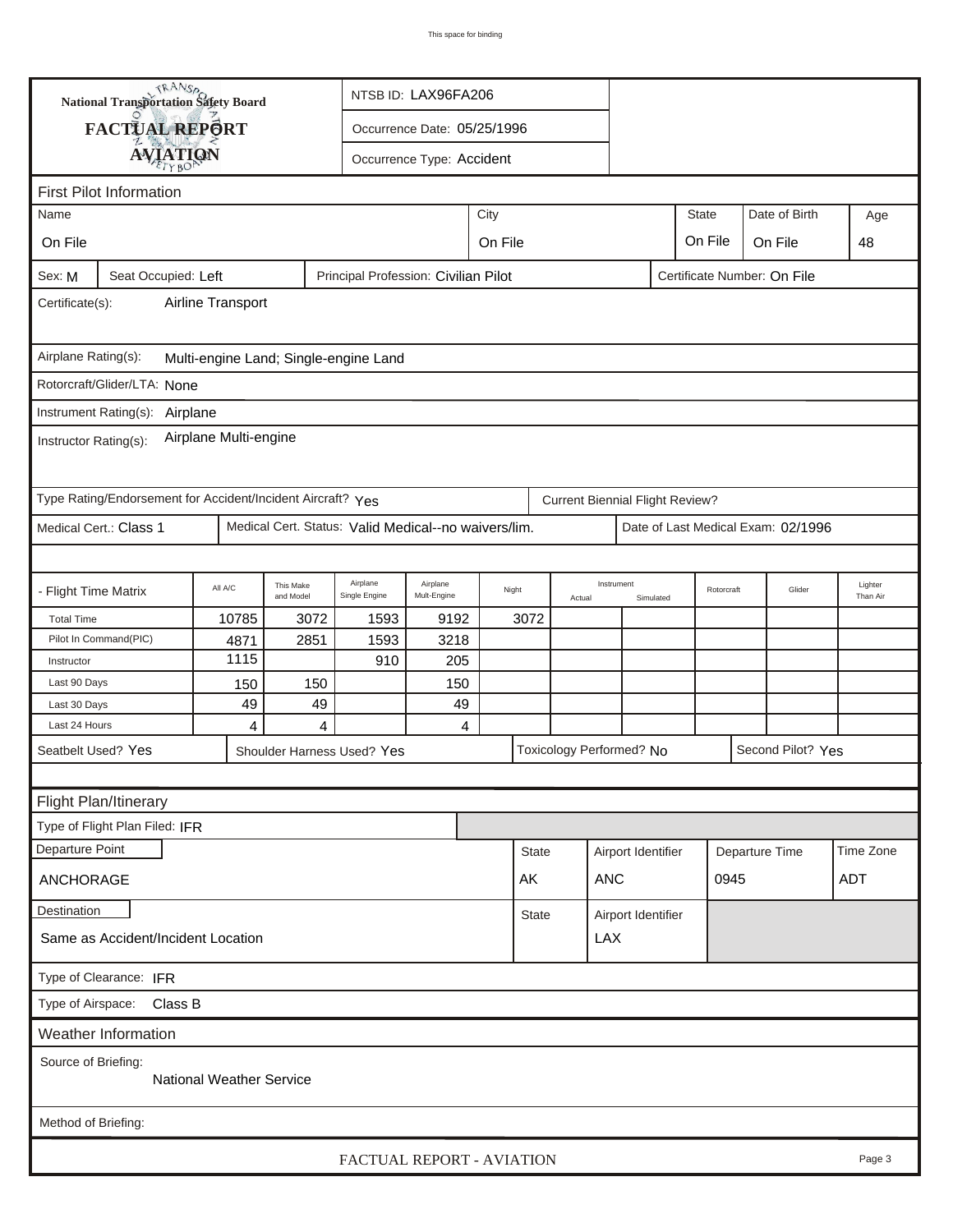| <b>National Transportation Safety Board</b> |                                                                                |                  |                  | NTSB ID: LAX96FA206                                     |                             |                                     |    |                                                       |  |                         |                              |     |  |
|---------------------------------------------|--------------------------------------------------------------------------------|------------------|------------------|---------------------------------------------------------|-----------------------------|-------------------------------------|----|-------------------------------------------------------|--|-------------------------|------------------------------|-----|--|
| FACTUAL REPORT                              |                                                                                |                  |                  |                                                         | Occurrence Date: 05/25/1996 |                                     |    |                                                       |  |                         |                              |     |  |
|                                             | <b>AVIATION</b>                                                                |                  |                  |                                                         | Occurrence Type: Accident   |                                     |    |                                                       |  |                         |                              |     |  |
| Weather Information                         |                                                                                |                  |                  |                                                         |                             |                                     |    |                                                       |  |                         |                              |     |  |
| WOF ID                                      | <b>Observation Time</b>                                                        | Time Zone        |                  | <b>WOF Elevation</b><br>WOF Distance From Accident Site |                             |                                     |    |                                                       |  |                         | Direction From Accident Site |     |  |
|                                             |                                                                                |                  |                  |                                                         |                             |                                     |    |                                                       |  |                         |                              |     |  |
| LAX                                         | 1452                                                                           | <b>PDT</b>       |                  | 126 Ft. MSL                                             |                             |                                     |    | 0 <sub>NM</sub>                                       |  |                         | 0 Deg. Mag.                  |     |  |
|                                             | Sky/Lowest Cloud Condition: Scattered                                          |                  |                  | 4300 Ft. AGL                                            |                             |                                     |    |                                                       |  | Condition of Light: Day |                              |     |  |
|                                             | Lowest Ceiling: None                                                           |                  |                  | 0 Ft. AGL                                               | Visibility:                 |                                     | 15 | <b>SM</b>                                             |  | Altimeter:              | 29.00                        | "Hg |  |
| Temperature:                                | 19 °C                                                                          | Dew Point:       | 12 °C            |                                                         | Wind Direction: 250         |                                     |    |                                                       |  | Density Altitude:       |                              | Ft. |  |
| Wind Speed: 15                              |                                                                                | Gusts:           |                  |                                                         |                             |                                     |    | Weather Condtions at Accident Site: Visual Conditions |  |                         |                              |     |  |
| Visibility (RVR):                           | $\mathbf 0$<br>Ft.                                                             | Visibility (RVV) | 0                | SM                                                      |                             | Intensity of Precipitation: Unknown |    |                                                       |  |                         |                              |     |  |
|                                             | Restrictions to Visibility: None                                               |                  |                  |                                                         |                             |                                     |    |                                                       |  |                         |                              |     |  |
|                                             |                                                                                |                  |                  |                                                         |                             |                                     |    |                                                       |  |                         |                              |     |  |
| Type of Precipitation:                      | None                                                                           |                  |                  |                                                         |                             |                                     |    |                                                       |  |                         |                              |     |  |
|                                             |                                                                                |                  |                  |                                                         |                             |                                     |    |                                                       |  |                         |                              |     |  |
|                                             | <b>Accident Information</b>                                                    |                  |                  |                                                         |                             |                                     |    |                                                       |  |                         |                              |     |  |
|                                             | Aircraft Damage: Substantial<br>Aircraft Fire: None<br>Aircraft Explosion None |                  |                  |                                                         |                             |                                     |    |                                                       |  |                         |                              |     |  |
|                                             | Classification: Foreign Registered/U.S. Soil                                   |                  |                  |                                                         |                             |                                     |    |                                                       |  |                         |                              |     |  |
|                                             | - Injury Summary Matrix                                                        | Fatal            | Serious<br>Minor |                                                         | None                        | <b>TOTAL</b>                        |    |                                                       |  |                         |                              |     |  |
| <b>First Pilot</b>                          |                                                                                |                  |                  |                                                         | $\mathbf{1}$                | 1                                   |    |                                                       |  |                         |                              |     |  |
| Second Pilot                                |                                                                                |                  |                  |                                                         | 1                           |                                     |    |                                                       |  |                         |                              |     |  |
| <b>Student Pilot</b>                        |                                                                                |                  |                  |                                                         |                             |                                     |    |                                                       |  |                         |                              |     |  |
|                                             | Flight Instructor                                                              |                  |                  |                                                         |                             |                                     |    |                                                       |  |                         |                              |     |  |
| <b>Check Pilot</b>                          |                                                                                |                  |                  |                                                         |                             |                                     |    |                                                       |  |                         |                              |     |  |
|                                             | <b>Flight Engineer</b>                                                         |                  |                  |                                                         |                             |                                     |    |                                                       |  |                         |                              |     |  |
|                                             | Cabin Attendants                                                               |                  |                  |                                                         |                             |                                     |    |                                                       |  |                         |                              |     |  |
| Other Crew                                  |                                                                                |                  |                  |                                                         |                             |                                     |    |                                                       |  |                         |                              |     |  |
| Passengers                                  |                                                                                |                  |                  |                                                         |                             |                                     |    |                                                       |  |                         |                              |     |  |
|                                             | - TOTAL ABOARD -                                                               |                  |                  |                                                         | 2                           | $\overline{c}$                      |    |                                                       |  |                         |                              |     |  |
| Other Ground                                |                                                                                | 0                | $\Omega$         | 0                                                       |                             | $\overline{0}$                      |    |                                                       |  |                         |                              |     |  |
|                                             | - GRAND TOTAL -                                                                | 0                | 0                | 0                                                       | $\overline{2}$              | $\overline{2}$                      |    |                                                       |  |                         |                              |     |  |
|                                             |                                                                                |                  |                  |                                                         |                             |                                     |    |                                                       |  |                         |                              |     |  |
|                                             | FACTUAL REPORT - AVIATION<br>Page 4                                            |                  |                  |                                                         |                             |                                     |    |                                                       |  |                         |                              |     |  |